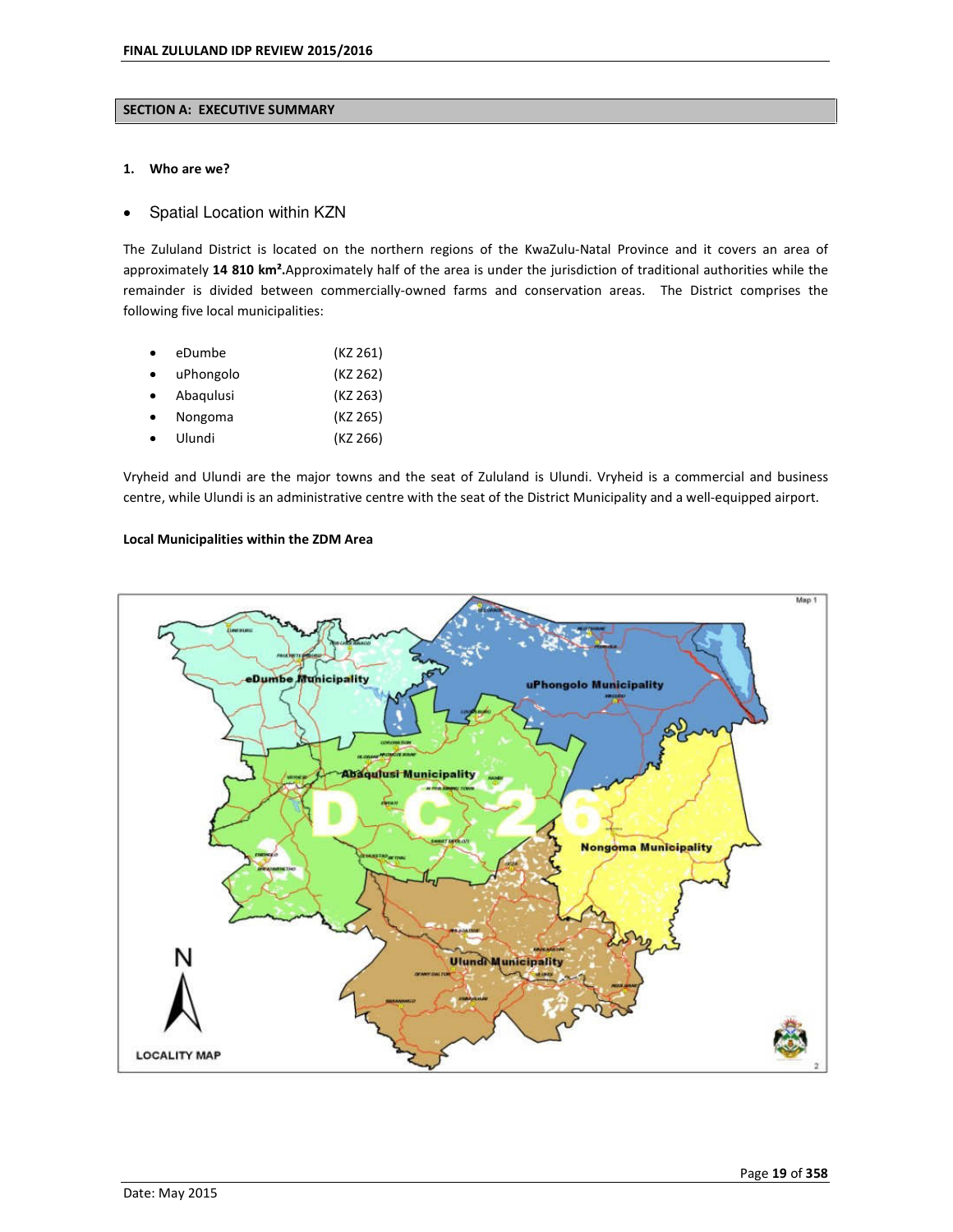# Demographic Profile

| <b>INDICATOR</b>     | <b>ZULULAND</b>        |  |  |
|----------------------|------------------------|--|--|
| Area                 | 14 810 km <sup>2</sup> |  |  |
| Population (2007)    | 803 575 people         |  |  |
| Households           | 157 749                |  |  |
| People per Household | 5.1                    |  |  |
| % Urban Households   | 25,4%                  |  |  |
| % Rural Households   | 74,6%                  |  |  |
| Gender breakdown     | Males 45.8 %           |  |  |
|                      | Females 54.2 %         |  |  |
| Age breakdown        | $0 - 14$ 39.54%        |  |  |
|                      | $15 - 64$ 55.79%       |  |  |
|                      | $65 + 4.67%$           |  |  |

Number of Wards and Traditional Authority Areas depicted on a map

The Council of the Zululand District Municipality consists of 34 Councilors, 40% of which are proportionally elected and 60% elected to the district municipality from respective local municipalities. The Council is chaired by the Speaker, The Honourable Cllr. H. Hlatshwayo.

The Municipal area consists of scattered rural settlement in Traditional Authority Areas. The following is a list of Traditional Councils in the Zululand District Municipality:

- Mthethwa **Music Music Music Music Music Music Music Music Music Music Music Music Music Music Music Music Music**
- Mavuso Ndebele
- 
- Ndlangamandla Sibiya
- 
- 
- 
- 
- Usuthu
- 
- 
- 
- Msibi Nobamba
	-
	- Ntshangase **Calculation Control** Mulangamandla Ext
	- Simelane **Disputed Area**
	- Hlahlindlela Khambi
	- Matheni **Carl Communist Communist Communist Communist Communist Communist Communist Communist Communist Communist Communist Communist Communist Communist Communist Communist Communist Communist Communist Communist Communis** 
		- Mandhlakazi
		- Zungu
	- Buthelezi **•** Mbatha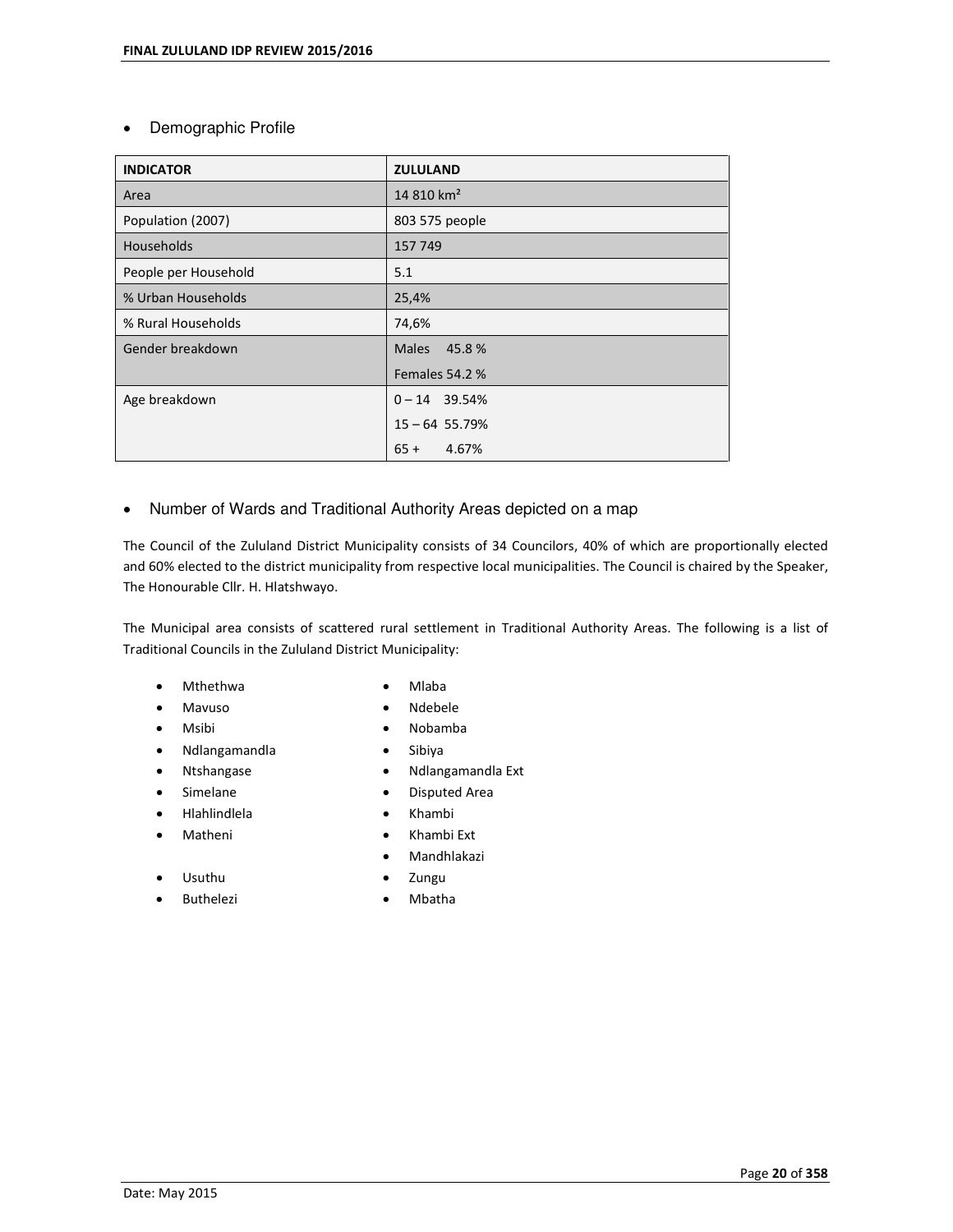#### **Administrative Entities**



The south-eastern part of the Municipal Area, a small portion to the central-west and portion in the central-north constitutes Ingonyama Trust Land. It is particularly the Ulundi and Nongoma LMs that have large tracts of Ingonyama Trust Land upon which scattered, relatively low density rural settlement is evident.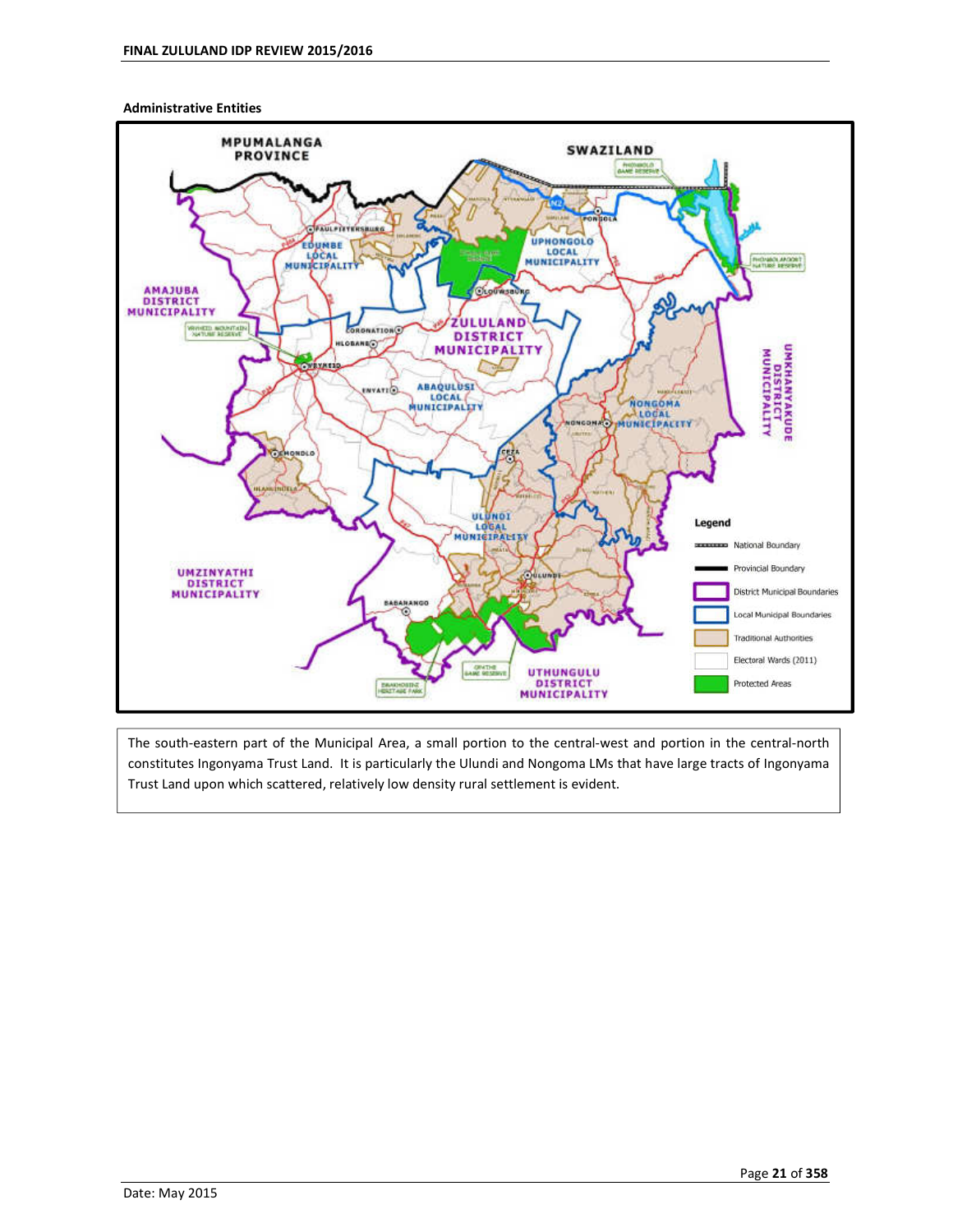**Municipal Ward Boundaries (2011)** 



## • Economic Profile

The District has a lack of large **economic** investments to boost the local economy. Up to the late 1990ís the Districtís economy was dependant on heavy coal mining. As a result of the open markets on coal mining (and agriculture) the economy of the area has declined. The potential for economic growth in Zululand lies in tourism and agriculture. The former has started to play a larger role in the economy of the area, this by no means fills the gap caused by the closure of mines. The mines had significant forward and backward linkages on all the economic sectors, particularly in Vryheid and surrounding areas.

The high agricultural potential of the land is considered to be the key to the future development of the region and should be protected for long term sustainability; this however does not mean that it should be excluded from consideration in projects that relate to land reform and commercial farming ventures. The high population numbers and livestock concentrations in the freehold settlements highlight the need for additional land, and create possible opportunities for the development of commonage schemes. In addition tenure upgrade projects could be considered for tenants presently living on portions of the freehold land.

A large percentage of the district is communal land. Within these areas there is considerable pressure to extend grazing rights into adjoining areas. Strategies to deal with the need to accommodate the increasing demands for grazing land need particular attention. This will require extensive consultation between all key role players in the region.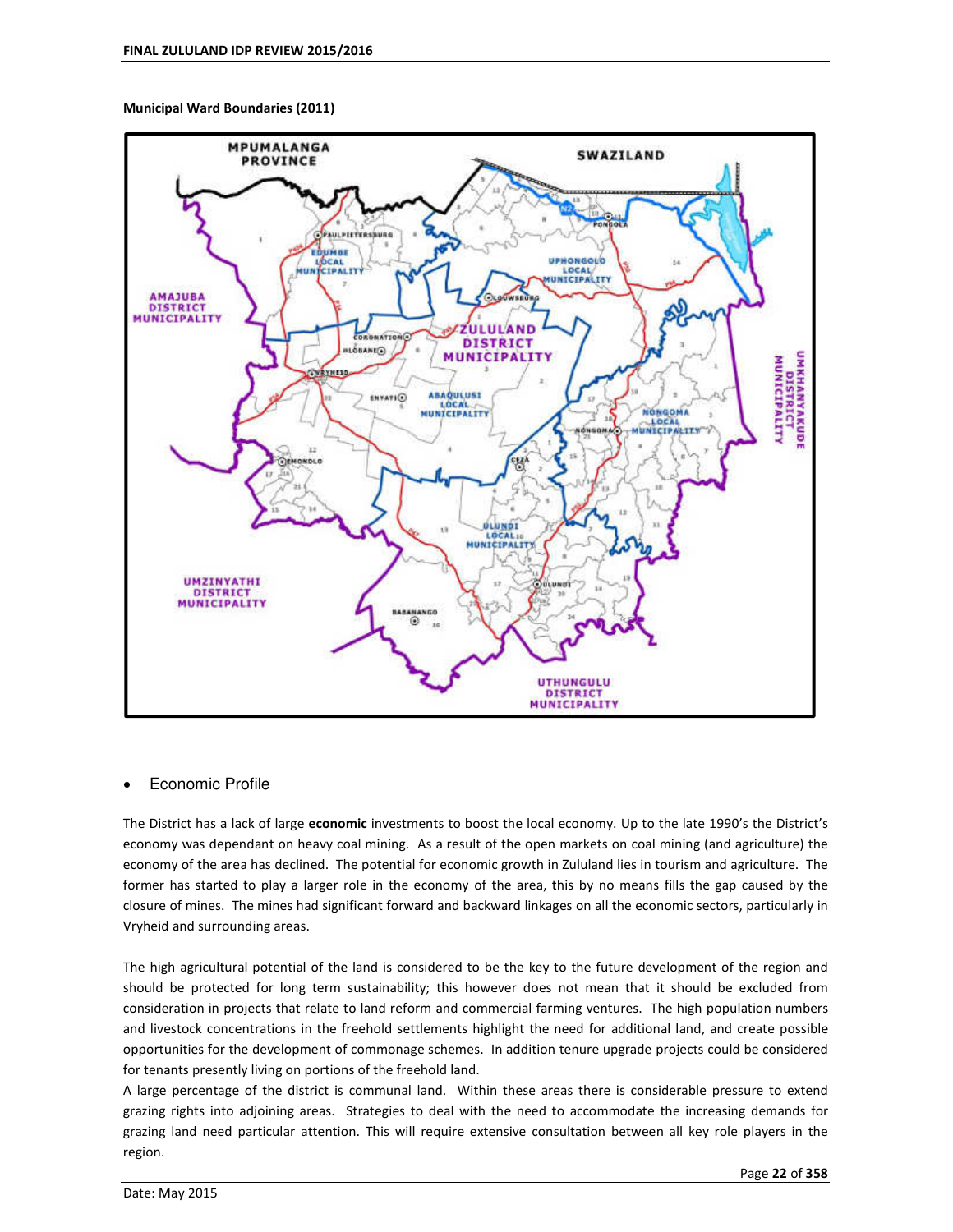## **ZDM General Labour Indicators 2009**

| <b>Indicator</b>                      | eDumbe | uPhongolo | Abaqulusi | Nongoma | Ulundi | Zululand |
|---------------------------------------|--------|-----------|-----------|---------|--------|----------|
| Employed                              | 7.918  | 19,864    | 36,873    | 14,033  | 24,294 | 102,983  |
| Unemployed                            |        | 10,846    | 11,886    | 14,536  | 12,017 | 51,842   |
| Not<br>Economically<br>active         | 32.131 | 48,015    | 93,759    | 97,070  | 72.794 | 343,768  |
| Labour<br>force<br>participation rate | 24.60% | 39.00%    | 34.20%    | 22.70%  | 33.30% | 31.10%   |
| Unemployment<br>rate                  | 24.40% | 35.30%    | 24.40%    | 50.90%  | 33.10% | 33.50%   |

Source: DEDT calculations based on Quantec data (2011)

## **Annual household income 2011**

| Annual Household Income   | Total   | %              |
|---------------------------|---------|----------------|
| No income                 | 20 3 69 | 13             |
| R 1 - R 4800              | 8826    | 6              |
| R 4801 - R 9600           | 16842   | 11             |
| R 9601 - R 19 600         | 37 581  | 24             |
| R 19 601 - R 38 200       | 37 164  | 24             |
| R 38 201 - R 76 400       | 17 159  | 6              |
| R 76 401 - R 153 800      | 9829    | 6              |
| R 153 801 - R 307 600     | 6066    | 4              |
| R 307 601 - R 614 400     | 2843    | $\overline{2}$ |
| R 614 001 - R 1 228 800   | 557     | 0              |
| R 1 228 801 - R 2 457 600 | 246     | ი              |
| R 2 457 601 or more       | 263     | ი              |
| Unspecified               | 4       |                |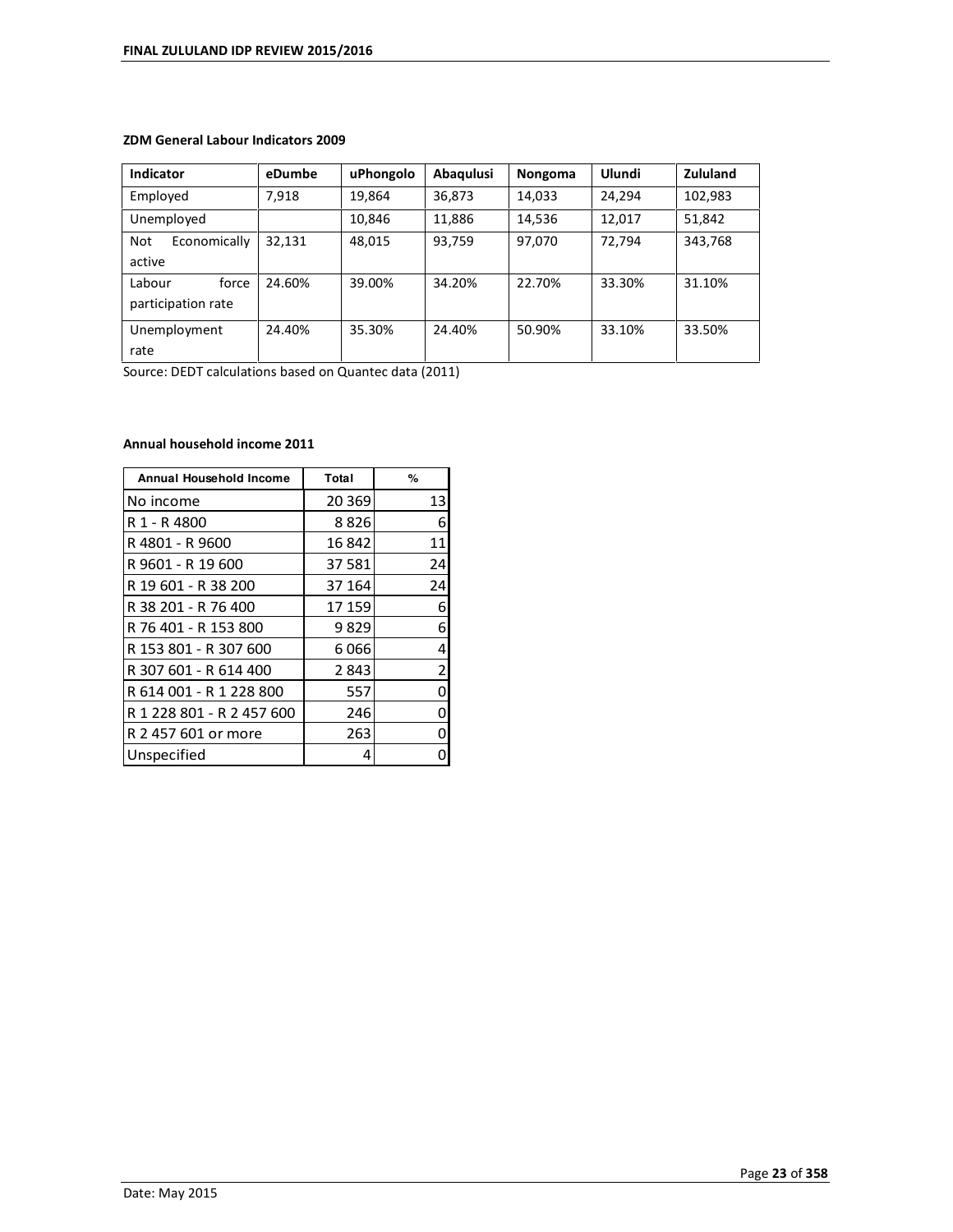**Poverty Index** 



## **2. How was this plan (IDP) developed?**

|                                           |                                                           | <b>DATE</b> |                                                               |          |  |  |  |  |
|-------------------------------------------|-----------------------------------------------------------|-------------|---------------------------------------------------------------|----------|--|--|--|--|
|                                           | Prepare for 2015/2016 IDP Review                          |             |                                                               |          |  |  |  |  |
|                                           |                                                           | 1.1         | Drafting of Framework Plan                                    | $Jul-14$ |  |  |  |  |
|                                           |                                                           | $Jul-14$    |                                                               |          |  |  |  |  |
| A                                         | 1.3<br>Submit draft Process Plans to MEC<br>$Jul-14$<br>1 |             |                                                               |          |  |  |  |  |
|                                           |                                                           | 1.4         | Incorporate comments from MEC(where applicable)               | Aug-14   |  |  |  |  |
|                                           |                                                           | 1.5         | Table both the IDP Process Plan and Framework Plan to Council | Aug-14   |  |  |  |  |
|                                           | <b>Physical IDP review</b>                                |             |                                                               |          |  |  |  |  |
|                                           | $\mathbf{1}$                                              |             | Phase 1: Analysis                                             |          |  |  |  |  |
| Consultation (PLED)<br>1.1<br>Aug-14<br>В |                                                           |             |                                                               |          |  |  |  |  |
|                                           | 1.2<br><b>Institutional Analysis</b><br>Aug & Sept 2014   |             |                                                               |          |  |  |  |  |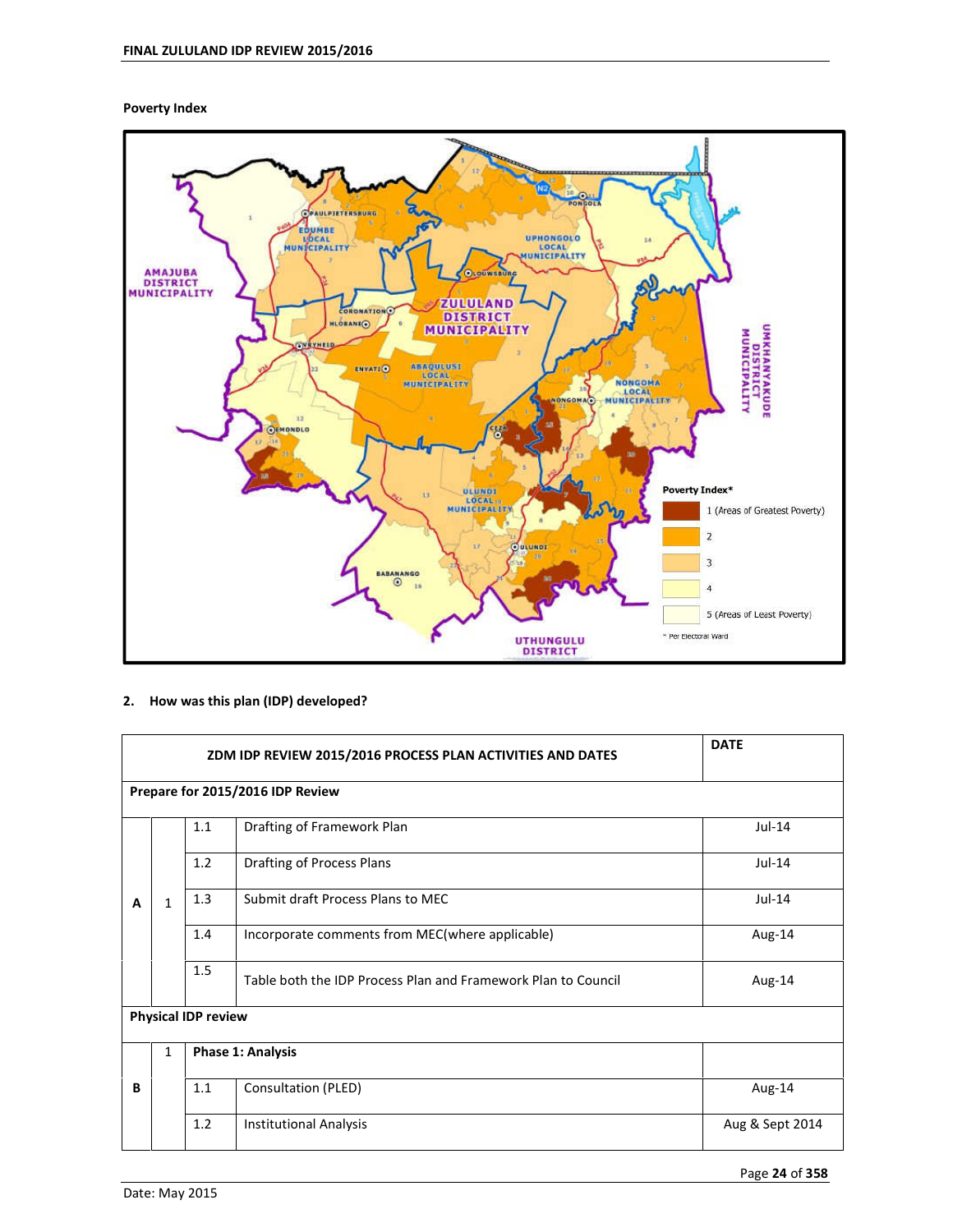|   |                                                       |                                                       | ZDM IDP REVIEW 2015/2016 PROCESS PLAN ACTIVITIES AND DATES                      | <b>DATE</b>     |  |
|---|-------------------------------------------------------|-------------------------------------------------------|---------------------------------------------------------------------------------|-----------------|--|
|   |                                                       | 1.3                                                   | <b>Financial Analysis</b>                                                       | Aug & Sept 2014 |  |
|   |                                                       | 1.5                                                   | <b>Technical Analysis</b>                                                       | Aug & Sept 2014 |  |
|   |                                                       | 1.6                                                   | <b>Economic Analysis</b>                                                        | Aug & Sept 2014 |  |
|   |                                                       | 1.9                                                   | <b>Environmental Analysis</b>                                                   | Aug & Sept 2014 |  |
|   |                                                       | 1.1                                                   | Consolidation of In Depth Analysis                                              | Aug & Sept 2014 |  |
|   |                                                       | 1.7                                                   | Consultation (PLED)                                                             | Oct-14          |  |
|   | $\overline{2}$                                        |                                                       | <b>Phase 2: Strategies</b>                                                      |                 |  |
|   |                                                       | 2.1                                                   | Vision, Mission and Values                                                      | Oct-14          |  |
|   |                                                       | 2.2                                                   | Gap Analysis and Strategies (District Council Workshop/Rep Forum)               | $Oct-14$        |  |
|   |                                                       | 2.3                                                   | Develop Performance measures (kpas, kpis, targets)                              | $Oct-14$        |  |
|   |                                                       | 2.4<br>Link KPAs and objectives to Sectoral Functions |                                                                                 | Oct-14          |  |
|   |                                                       |                                                       | Conclude first draft budget and table to council for discussion                 | $Oct-14$        |  |
|   | <b>Phase 3: Projects</b><br>$\mathbf{3}$              |                                                       |                                                                                 |                 |  |
|   | 3.2                                                   |                                                       | Identify Capital Projects (including community and stakeholder<br>consultation) | <b>Nov-14</b>   |  |
|   |                                                       | 3.3                                                   | <b>Identify Sector Plans/ Programmes</b>                                        | <b>Nov-14</b>   |  |
|   |                                                       | 3.4                                                   | <b>Sectoral Operational Business Plans</b>                                      | <b>Nov-14</b>   |  |
|   |                                                       | 3.5                                                   | Link Sectoral Operational Business Plans with Key performance measures          | <b>Nov-14</b>   |  |
|   |                                                       | 3.6                                                   | Consultation (PLED)                                                             | <b>Nov-14</b>   |  |
|   | 4                                                     |                                                       | Phase 4: Integration                                                            |                 |  |
|   |                                                       | 4.1                                                   | <b>Integration of Processes</b>                                                 | Nov/Dec 2014    |  |
|   | 4.2<br>Institutional Restructuring (where applicable) |                                                       |                                                                                 | Nov/Dec 2014    |  |
|   |                                                       | 4.3                                                   | Nov/Dec 2014                                                                    |                 |  |
|   |                                                       | <b>WSDP</b>                                           |                                                                                 |                 |  |
|   |                                                       | 4.4                                                   | Submission of draft WSDP document to WSDP Steering Committee for<br>Comments    | Dec-14          |  |
|   | Approval                                              |                                                       |                                                                                 |                 |  |
| C | 1                                                     | <b>WSDP</b>                                           |                                                                                 |                 |  |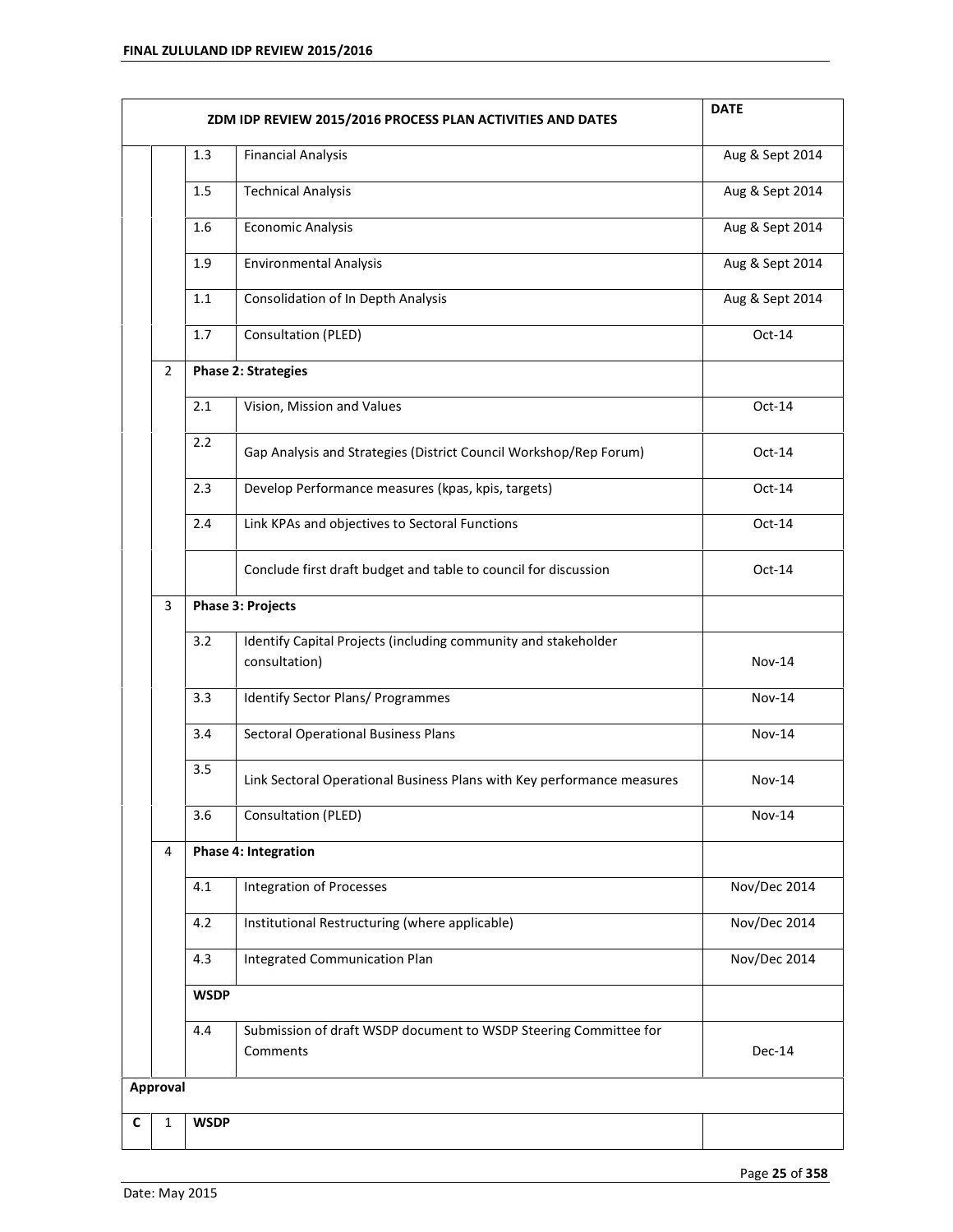|   |              |                   | ZDM IDP REVIEW 2015/2016 PROCESS PLAN ACTIVITIES AND DATES            | <b>DATE</b> |
|---|--------------|-------------------|-----------------------------------------------------------------------|-------------|
|   |              | 1.1               | Submission of draft WSDP document to Portfolio Committee for Comments | $Jan-15$    |
|   |              | 1.2               | Submission of draft WSDP Review document to WSA                       | Feb-15      |
|   |              | 1.3               | $Mar-15$                                                              |             |
|   |              | 1.4               | Representative Forum Approval                                         | $Mar-15$    |
|   |              | 1.5               | <b>EXCO Approval</b>                                                  | $May-15$    |
|   |              | 1.6               | Advertise for public Comment                                          | $May-15$    |
|   |              | 1.7               | Council approval                                                      | Jun-15      |
|   |              | 1.8               | Submit to DWAF for approval                                           | Jul-15      |
|   | $\mathbf{1}$ | Phase 5: Approval |                                                                       |             |
|   |              | 1.1               | Draft Approval                                                        | Feb-15      |
|   |              | 1.2               | District Alignment (District Rep Forum)                               | $Mar-15$    |
|   |              | 1.3               | <b>Public Comments/Advertising</b>                                    | Apr-15      |
|   |              | 1.4               | <b>Final Approval</b>                                                 | $May-15$    |
|   | $\mathbf{1}$ |                   | <b>Post Approval Compliance Requirements</b>                          |             |
|   |              | 1.1               | Submission of draft IDP to MEC                                        | Jun-15      |
| D |              | 1.2               | Physical Assessment of draft IDPs                                     | $Jun-15$    |
|   |              | 1.3               | Incorporate Assessment Feedback                                       | $Jun-15$    |
|   |              | 1.4               | Submission of final IDP to MEC                                        | $Jun-15$    |

- **3. What are the Key Challenges (those strengths that we could built on; those weaknesses we need to address, the opportunities we should unlock and the threats that we need to take cognizance of in our planning and development) we face?**
- Maintain functionality of Council structures
- Ensure MTAS is complied with
- Maintenance of EDMS system thereby ensuring accurate record keeping.
- Ongoing support to the LED sub-forums to continue functioning.
- Maintenance and continual improvement of GIS system.
- Ensure continued compliance with legal financial requirements.
- Improve vertical and horizontal alignment thereby ensuring coordinated service delivery by all spheres of government.
- Prioritization of needs of marginalized groups.
- Formulation and compliance with Risk Management Framework and Strategy.
- Maintain functionality of IDP organizational arrangements internally and externally.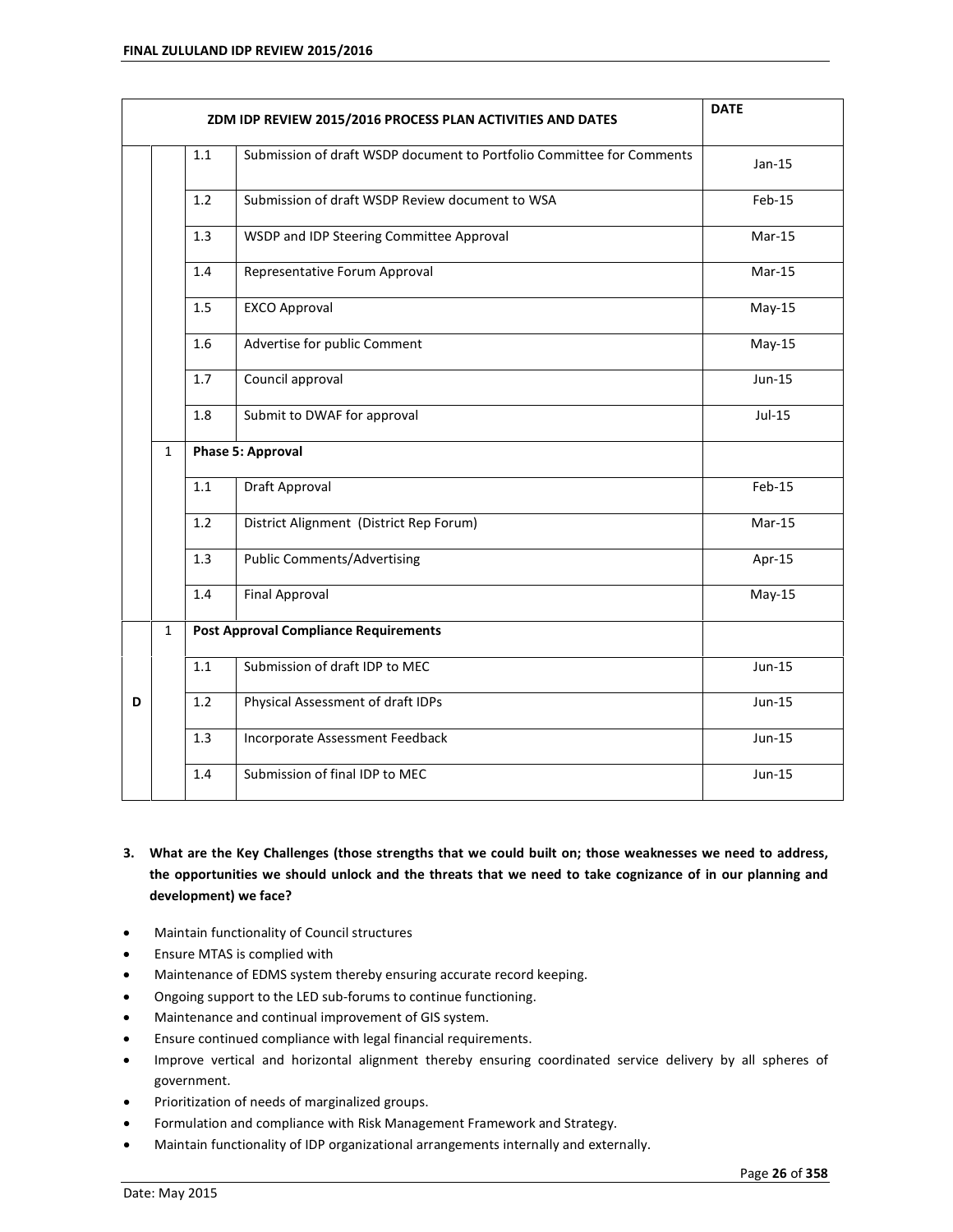- To further diversify the district's economy.
- Ongoing support of tourism initiatives.
- Harness agri-processing opportunities in the district, notably venison production, leather processing and traditional medicines.
- Foster timber product ion opportunities.
- Improve rural road network to ensure improve linkages between settlements, rural nodes and municipal centres.
- Harness opportunities relating to small scale mining.
- Ensure indigent policy remains updated and relevant.
- Ensuring ongoing monitoring of water balance in rural areas.
- Commit and implement approved MIG business plans for roll-out of water and sanitation services in the district.
- Ensure disaster management forums remain functional.
- Redress disparities between levels of services and development in the urban and rural areas.
- Improve access to formal waste disposal system.
- Provision of adequate land to cater for anticipated required burial space.
- Ongoing efforts to clarity the responsibilities between Local and District Municipality as well as the Department of Transport in respect of road maintenance and construction.
- Improve the limited capacity of the electricity network in the southern portions of the District.
- Improve functionality of Council oversight committee in particular.
- LLF (Local Labour Forum) to meet more regularly.
- Risk reduction strategies and actions to be defined and implemented.
- Seek clarification in respect of the land reform programme roll-out/implementation.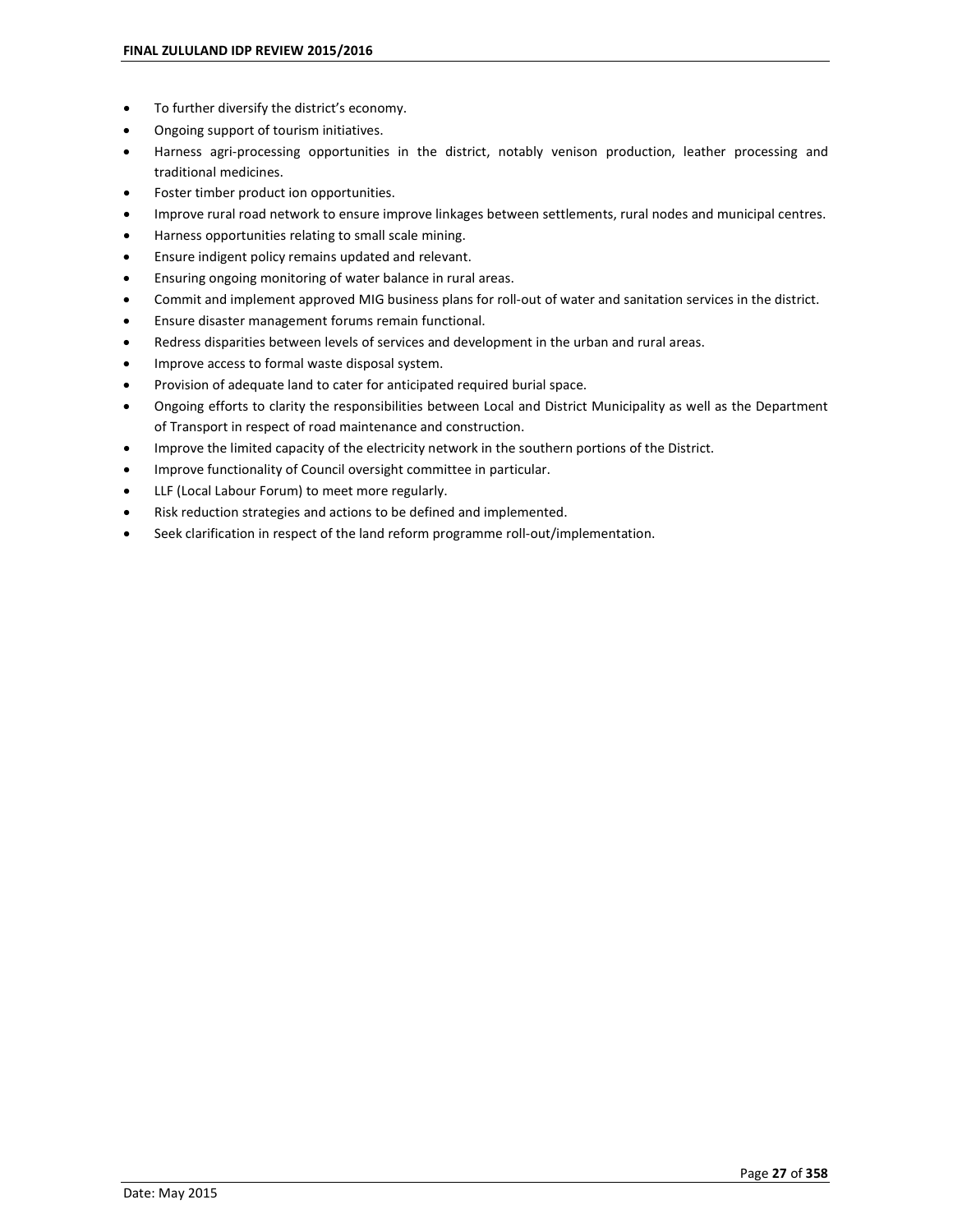## **4. What is our long term Vision?**

*ëWe are the Zululand region and proud of our heritage. We are mindful of the needs of the poor and we seek to reflect the aspirations of our communities. We are committed to responsible and accountable actions, tolerance and concern for racial harmony, the protection of our environment, and the strengthening of the role of women and youth. We will strive to improve the quality of life in Zululand by providing sustainable infrastructure, promoting economic development and building capacity within our communities.í*

*ëWE SERVE THE PEOPLEí*

| <b>National General Key</b><br><b>Performance Areas</b> | Focus Area<br>(Powers<br>and Functions)                       | Goals                                                                                                                              |  |  |  |
|---------------------------------------------------------|---------------------------------------------------------------|------------------------------------------------------------------------------------------------------------------------------------|--|--|--|
| Infrastructure<br>and<br><b>Services</b>                | Water & Sanitation                                            | To progressively provide a cost effective, reliable water services<br>at a good quality to all potential consumers in the district |  |  |  |
|                                                         | Municipal<br>Airports<br>(District)                           | To viably operate & maintain a Regional Airport that contributes<br>to the growth & development of the district                    |  |  |  |
|                                                         | <b>Municipal Roads</b>                                        | To facilitate the provision of a well-developed district road<br>network                                                           |  |  |  |
|                                                         | Regulation<br>Of<br>Passenger<br>Transport<br><b>Services</b> | To facilitate the Regulation of Passenger Transport Services                                                                       |  |  |  |
|                                                         | Fire Fighting                                                 | To Plan, co-ordinate and regulate Fire Fighting Services in the<br>district                                                        |  |  |  |
|                                                         | Disaster Management                                           | To deal with Disasters efficiently & effectively in the district                                                                   |  |  |  |
|                                                         | Solid Waste                                                   | To facilitate the effective and efficient removal of solid waste                                                                   |  |  |  |
|                                                         | Municipal<br>Health<br>Services                               | To deliver an effective and efficient environmental municipal<br>health service                                                    |  |  |  |
|                                                         | Regional Fresh Produce<br>Markets & Abattoirs                 | Investigate the feasiblity of Fresh Produce Markets and Abattoirs                                                                  |  |  |  |
|                                                         | <b>District Cemeteries</b>                                    | To ensure that sufficient burial space is available within the<br>district                                                         |  |  |  |
| Economic,<br>Agriculture<br>and                         | <b>District Tourism</b>                                       | To promote tourism in the District                                                                                                 |  |  |  |

**5. What are we going to do to unlock and address our Key Challenges, i.e. what are we doing to improve ourselves?**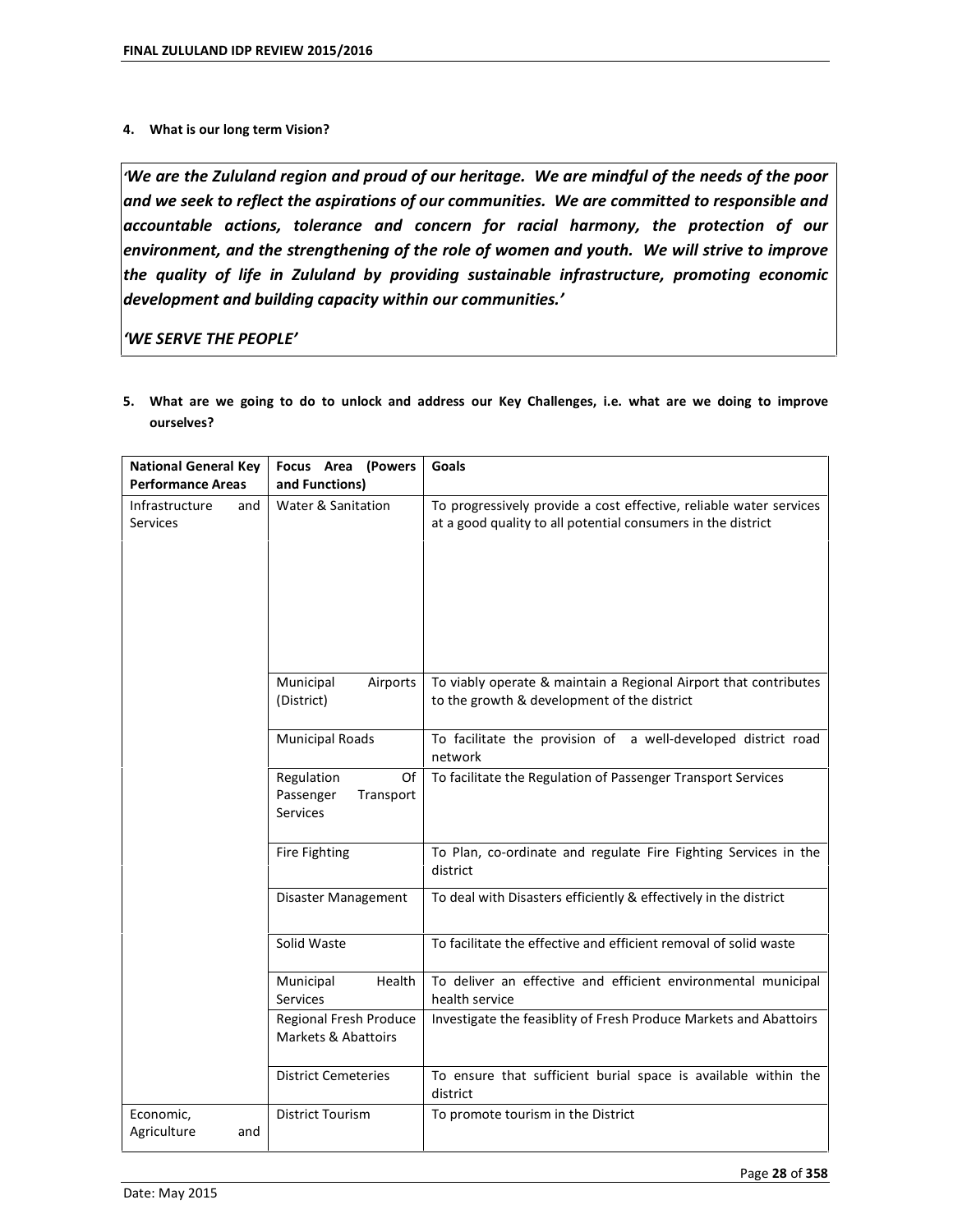| <b>National General Key</b><br><b>Performance Areas</b> | Focus Area<br>(Powers<br>and Functions)            | Goals                                                                                                                                                           |  |  |  |  |
|---------------------------------------------------------|----------------------------------------------------|-----------------------------------------------------------------------------------------------------------------------------------------------------------------|--|--|--|--|
| Tourism                                                 | LED                                                | To improve the economy of the district, through the creation of<br>job opportunities and additional economic activities                                         |  |  |  |  |
|                                                         | HIV/AIDS                                           | To reduce the impact of HIV/AIDS                                                                                                                                |  |  |  |  |
| Social<br>Development                                   | Youth And Gender                                   | To develop and empower Youth, Woman, people living with<br>Disability, the Elderly, Widows and Orphans                                                          |  |  |  |  |
| and Food Security                                       |                                                    | To propmote sports development within the district                                                                                                              |  |  |  |  |
|                                                         | Community<br>Development                           | The social upliftment of the communities in ZDM                                                                                                                 |  |  |  |  |
| Institutional<br>Transformation                         | <b>Employment Equity</b>                           | To transform the organisation to comply with the Employment<br><b>Equity Act</b>                                                                                |  |  |  |  |
|                                                         | IT & GIS                                           | To ensure that the Municipality remains up-to-date with the<br>latest computer technology and programmes to enable effective<br>and efficient service delibvery |  |  |  |  |
|                                                         | <b>Municipal Buildings</b>                         | To ensure that the Municipality has sufficient office space in<br>order to effective and efficiently fulfill its development mandate                            |  |  |  |  |
|                                                         | Skills development &<br>capacity building          | To develop capacity in the organisation for effective service<br>delivery                                                                                       |  |  |  |  |
| Financial<br>Management                                 | Sound<br>Financial<br>Management                   | To promote good financial practices                                                                                                                             |  |  |  |  |
|                                                         |                                                    | To be a financially viable municipality                                                                                                                         |  |  |  |  |
| Democracry<br>and<br>Governance                         | Compliance, Clean and<br>Sound Administration      | To promote good governance, accountability & transparency                                                                                                       |  |  |  |  |
|                                                         |                                                    | To manage risk to the Municipality effectively and efficiently                                                                                                  |  |  |  |  |
|                                                         | &<br>Integrated<br>Co-<br>ordinated<br>Development | To continuously promote integrated & co-ordinated planning<br>and development within the District                                                               |  |  |  |  |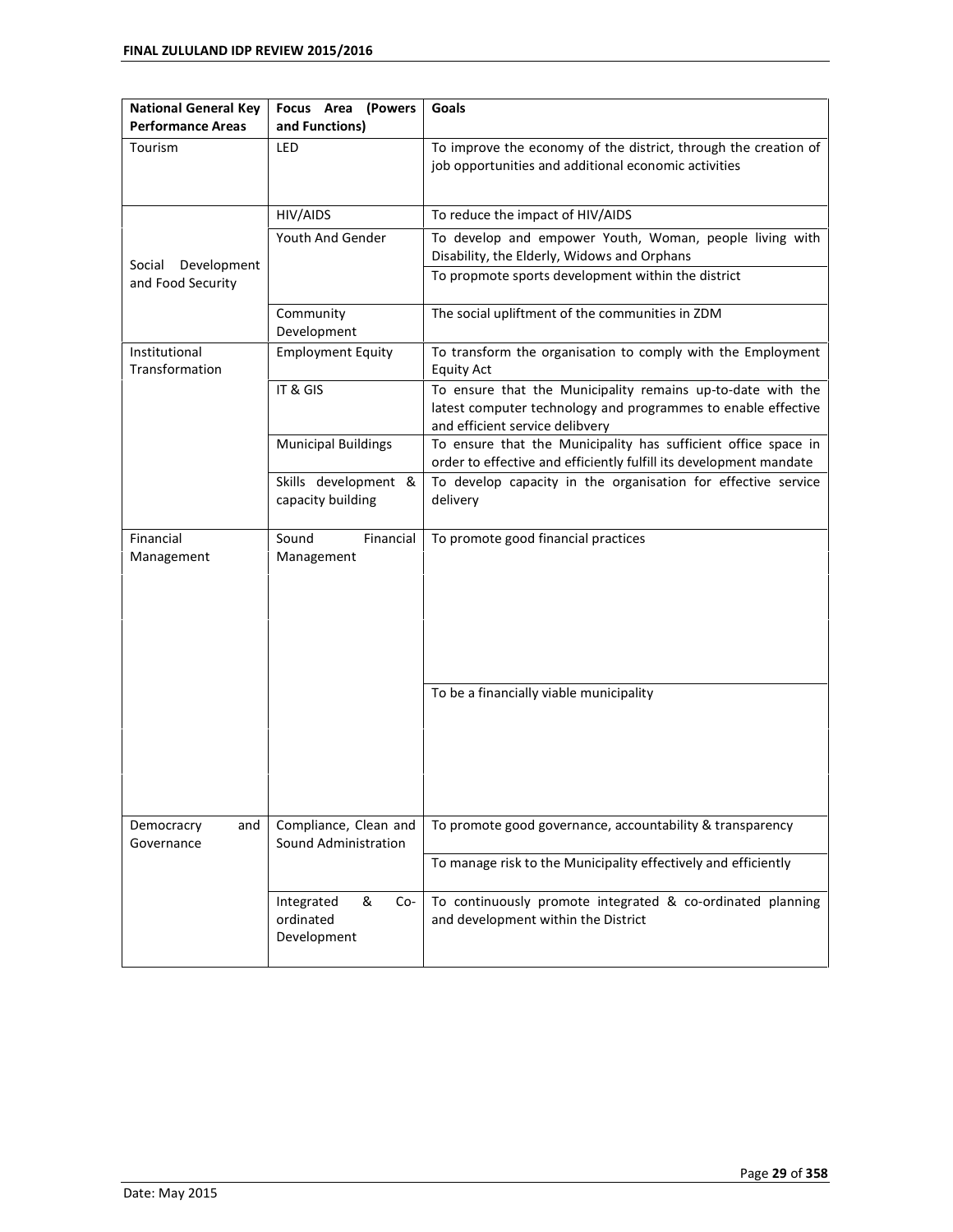

**6. What could you expect from us, in terms outputs, outcomes and deliverables, over the next five years and how will our progress be measured?** 

| <b>Focus Area</b>             | Key Obj No | Goals                                                               | Goals<br>PGDS<br>₽<br>KZN<br>Linkage<br>in the K. | å<br>Obj | Objectives (5 year)                                                                         |
|-------------------------------|------------|---------------------------------------------------------------------|---------------------------------------------------|----------|---------------------------------------------------------------------------------------------|
| <b>Water &amp; Sanitation</b> | 1.1.1      | To<br>progressively<br>provide a cost<br>effective,                 |                                                   | 1.1.1.1  | To provide cost effective water<br>(including free basic water)                             |
|                               |            | reliable water<br>services at a<br>good quality<br>to all potential |                                                   | 1.1.1.2  | effective<br>provide cost<br>To<br>sanitation (including free basic<br>sanitation services) |
|                               |            | consumers in                                                        |                                                   | 1.1.1.3  | To reduce Water Loss                                                                        |
|                               |            | the district                                                        |                                                   | 1.1.1.4  | To improve on the quality of<br>water delivered                                             |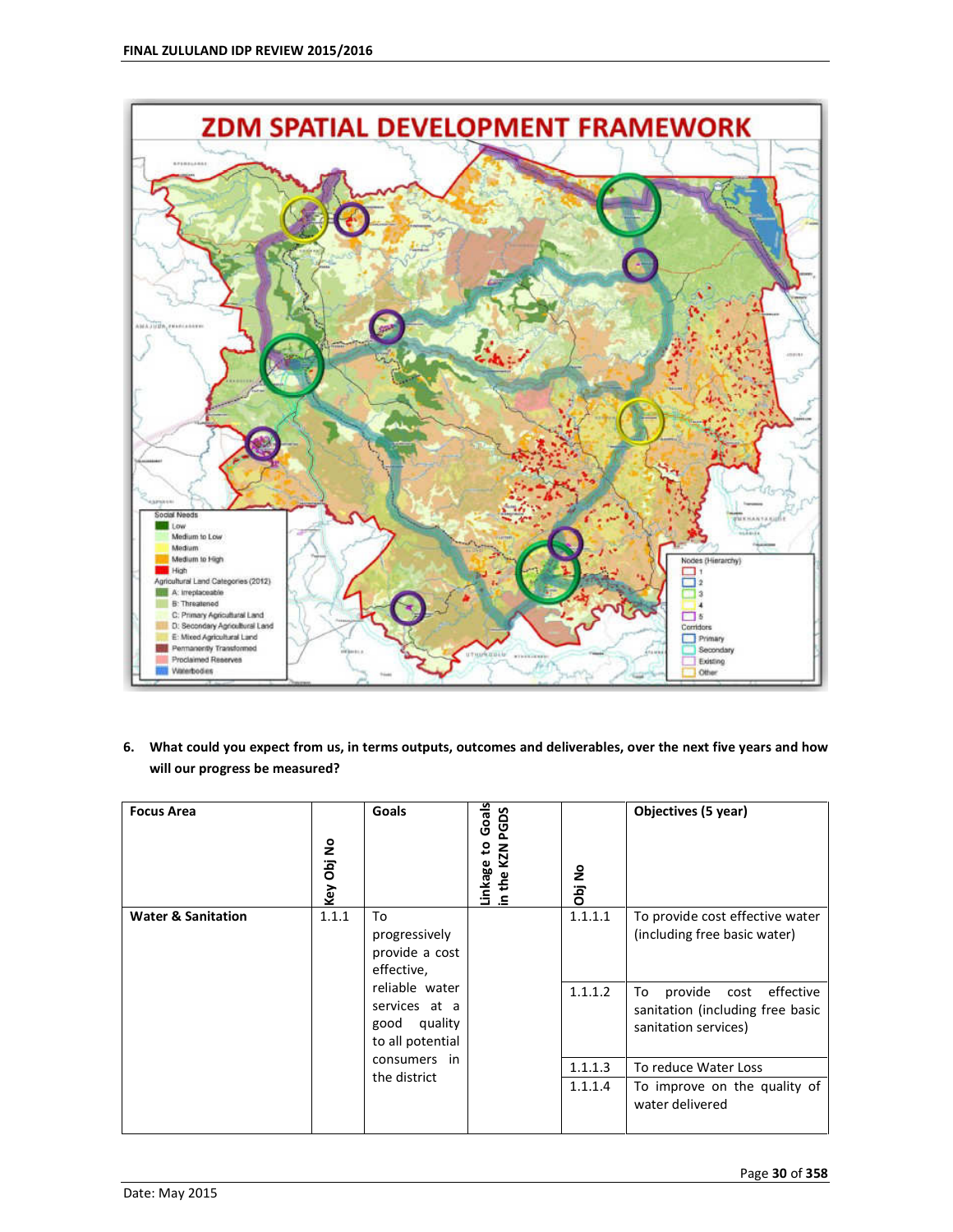| <b>Focus Area</b>                                                 |            | Goals                                                                                                                                            |                                    |         | Objectives (5 year)                                                                                                             |
|-------------------------------------------------------------------|------------|--------------------------------------------------------------------------------------------------------------------------------------------------|------------------------------------|---------|---------------------------------------------------------------------------------------------------------------------------------|
|                                                                   | Key Obj No |                                                                                                                                                  | Linkage to Goals<br>n the KZN PGDS | Obj No  |                                                                                                                                 |
|                                                                   |            |                                                                                                                                                  |                                    | 1.1.1.5 | To provide effective Customer<br>Care                                                                                           |
|                                                                   |            |                                                                                                                                                  |                                    | 1.1.1.6 | To ensure compliance with<br>relevant water legislation                                                                         |
|                                                                   |            |                                                                                                                                                  |                                    | 1.1.1.7 | To effectively utilise grant<br>allocation<br>for<br>water<br>and<br>sanitation                                                 |
|                                                                   |            |                                                                                                                                                  |                                    | 1.1.1.8 | To deliver and regulate water<br>services<br>in<br>a<br>structured<br>manner                                                    |
| <b>Municipal Airports (District)</b>                              | 1.2.1      | viably<br>To<br>operate<br>&<br>maintain<br>a<br>Regional<br>Airport<br>that<br>contributes to<br>the growth &<br>development<br>of the district |                                    | 1.2.1.1 | implement<br>identified<br>To<br>activities<br>in<br>airport<br>implementation<br>plan<br>as<br>aligned to budget               |
| <b>Municipal Roads</b>                                            | 1.3.1      | facilitate<br>To<br>the provision<br>of<br>a well-<br>developed<br>district<br>road<br>network                                                   |                                    | 1.3.1.1 | To establish the status quo of<br>roads within the Municipal<br>Area and to take responsibilty<br>of the asigned district roads |
| <b>Regulation</b><br>Of<br>Passenger<br><b>Transport Services</b> | 1.4.1      | facilitate<br>To<br>the Regulation<br>of Passenger<br>Transport<br>Services                                                                      |                                    | 1.4.1.1 | To clarify the DM's role in the<br>Regulation<br>of<br>Passenger<br><b>Transport Services</b>                                   |
| <b>Fire Fighting</b>                                              | 1.5.1      | To<br>Plan,<br>CO-<br>ordinate<br>and<br>regulate<br>Fire<br>Fighting<br>Services in the                                                         |                                    | 1.5.1.1 | To ensure that fire fighting is<br>well planned and executed in<br>the District                                                 |
|                                                                   |            | district                                                                                                                                         |                                    | 1.5.1.2 | Regulation and co-ordination<br>of Fire Fighting Services                                                                       |
| <b>Disaster Management</b>                                        | 1.6.1      | To deal with<br><b>Disasters</b><br>efficiently<br>&<br>effectively<br>in                                                                        |                                    | 1.6.1.1 | To review and facilitate the<br>district Disaster Management<br>plan                                                            |
|                                                                   |            | the district                                                                                                                                     |                                    | 1.6.1.2 | create<br>of<br>To<br>awareness<br>hazards and disasters                                                                        |
| <b>Solid Waste</b>                                                | 1.7.1      | facilitate<br>To<br>effective<br>the<br>efficient<br>and<br>removal<br>of<br>solid waste                                                         |                                    | 1.7.1.1 | To investigate the feasibility of<br>regional<br>solid<br>waste<br>a<br>management site                                         |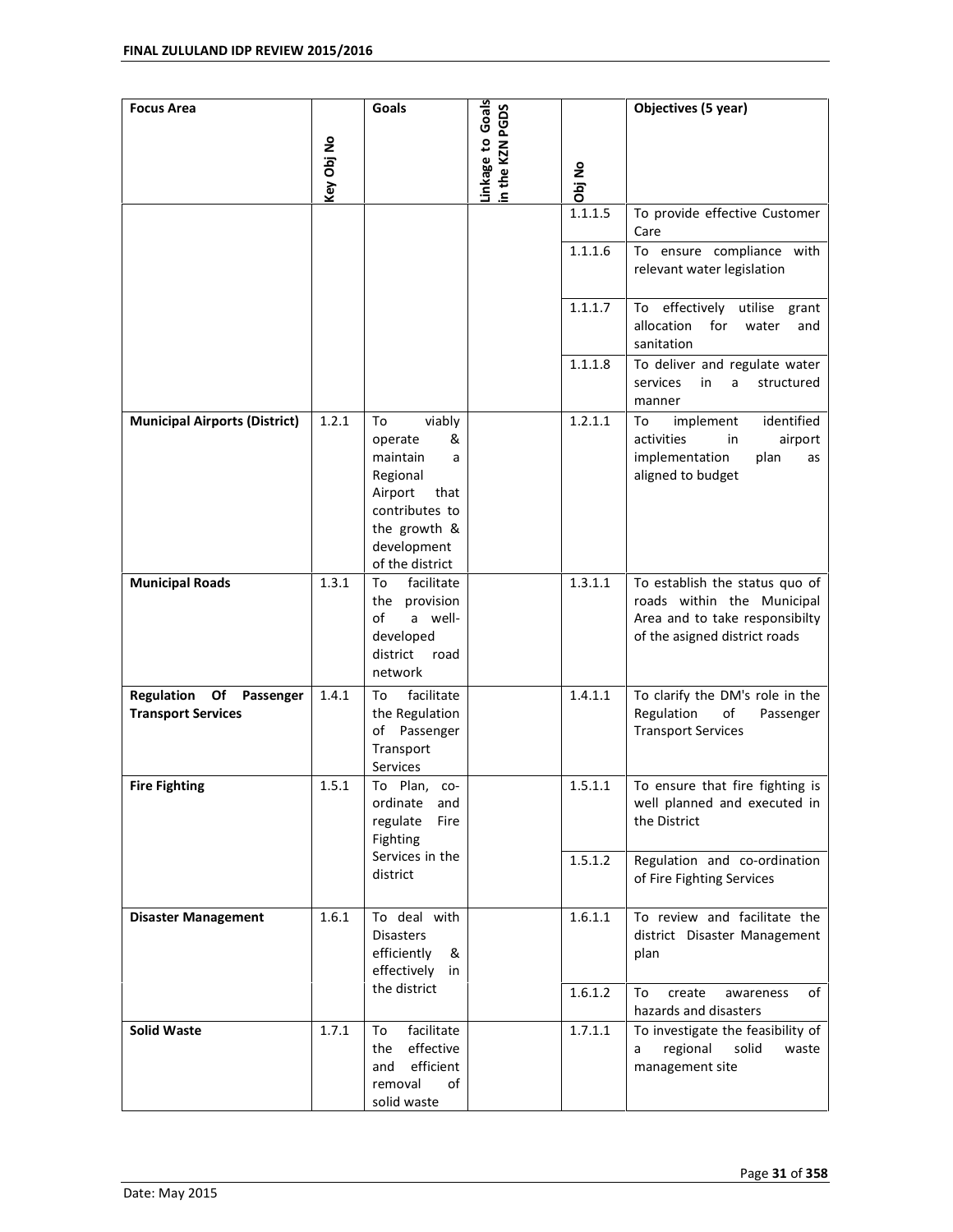| <b>Focus Area</b>                                              |            | Goals                                                                                          | Linkage to Goals<br>n the KZN PGDS |          | Objectives (5 year)                                                                                     |
|----------------------------------------------------------------|------------|------------------------------------------------------------------------------------------------|------------------------------------|----------|---------------------------------------------------------------------------------------------------------|
|                                                                | Key Obj No |                                                                                                |                                    | Obj No   |                                                                                                         |
| <b>Municipal Health Services</b>                               | 1.8.1      | To deliver an<br>effective and<br>efficient<br>environmental<br>municipal<br>health service    |                                    | 1.8.1.1  | effective<br>deliver<br>To<br>an<br>environmental<br>municipal<br>health service                        |
| Regional<br>Fresh<br>Produce<br><b>Markets &amp; Abattoirs</b> | 1.9        | Investigate<br>the feasiblity<br>of<br>Fresh<br>Produce<br>Markets<br>and<br>Abattoirs         |                                    | 1.9.1.1  | Investigate the feasiblity of<br>Fresh Produce Markets and<br>Abattoirs                                 |
| <b>District Cemeteries</b>                                     | 1.10.1     | To ensure that<br>sufficient<br>burial space is<br>available<br>within<br>the<br>district      |                                    | 1.10.1.1 | Investigate the feasibility of a<br>Regional Cemetery Site/s                                            |
| <b>District Tourism</b>                                        | 2.1.2      | To<br>promote<br>tourism in the<br>District                                                    |                                    | 2.1.2.1  | To create effective Tourism<br>structures and have effective<br>institutional arrangements in<br>place. |
|                                                                |            |                                                                                                |                                    | 2.1.2.2  | To ensure tourists/ potential<br>tourists are aware of our<br>product                                   |
|                                                                |            |                                                                                                |                                    | 2.1.2.3  | To make Zululand the favourite<br>tourism destination                                                   |
|                                                                |            |                                                                                                |                                    | 2.1.2.4  | Safety and Signage                                                                                      |
|                                                                |            |                                                                                                |                                    | 2.1.2.5  | <b>Tourism Routes</b>                                                                                   |
| <b>LED</b>                                                     | 2.2.1      | To<br>improve<br>the economy<br>of the district,<br>through<br>the                             |                                    | 2.2.1.1  | To effectively contribute & co-<br>ordinate LED in the District                                         |
|                                                                |            | creation of job<br>opportunities<br>and additional                                             |                                    | 2.2.1.2  | To create LED awareness in the<br>District                                                              |
|                                                                |            | economic<br>activities                                                                         |                                    | 2.2.1.3  | To apply for funding for LED                                                                            |
| <b>HIV/AIDS</b>                                                | 2.3.1      | To reduce the<br>impact<br>of<br>HIV/AIDS                                                      |                                    | 2.3.1.1  | To create HIV/AIDS awareness<br>and education                                                           |
| <b>Youth And Gender</b>                                        | 2.4.1      | To<br>develop<br>and empower<br>Youth, Gender<br>and<br>people<br>living<br>with<br>Disability |                                    | 2.4.1.1  | strategically<br>To<br>plan<br>development<br>and<br>empowerment initiatives for<br>youth and gender    |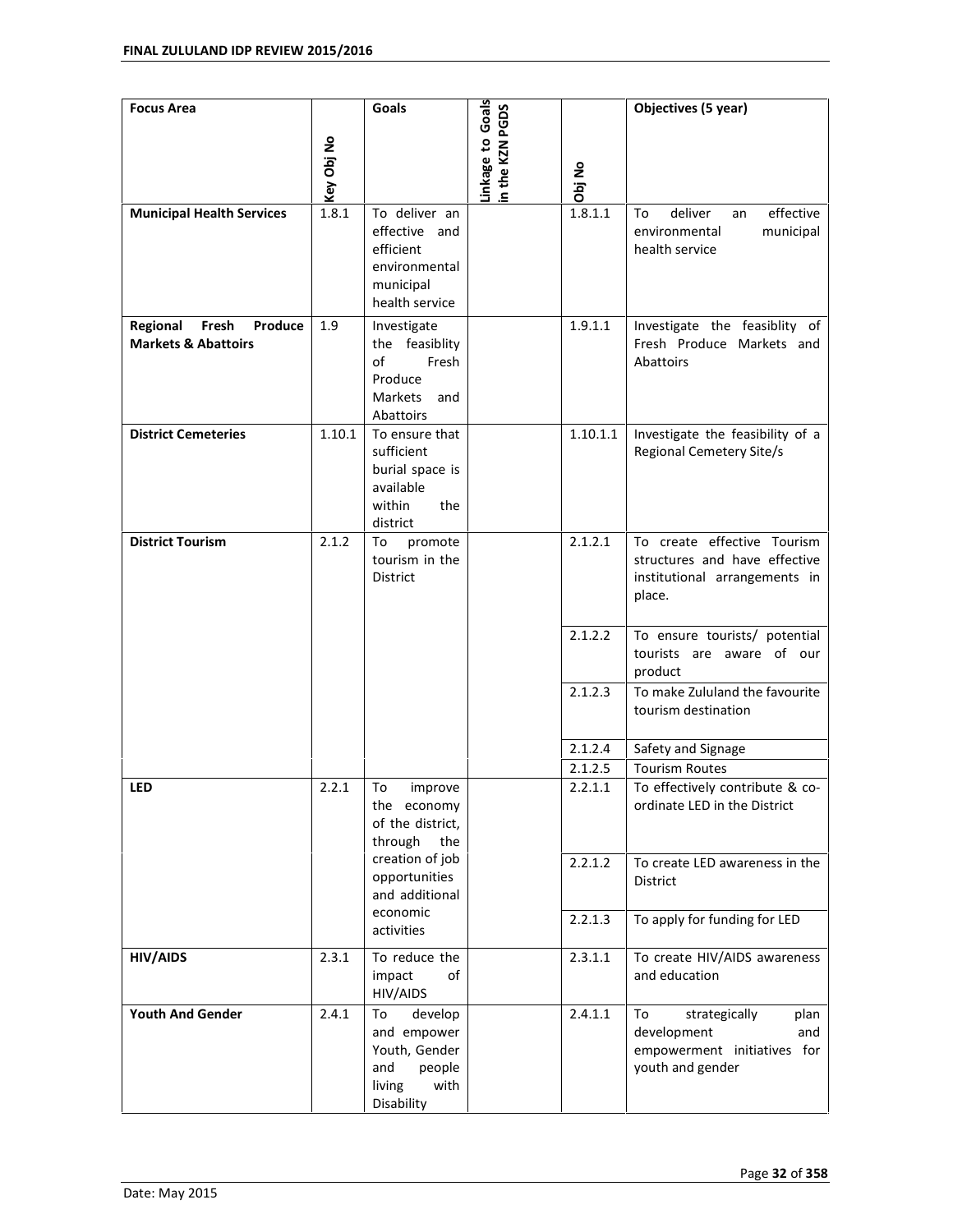| <b>Focus Area</b>                              |                     | Goals                                                                                 |                                     |                   | Objectives (5 year)                                                                                                        |
|------------------------------------------------|---------------------|---------------------------------------------------------------------------------------|-------------------------------------|-------------------|----------------------------------------------------------------------------------------------------------------------------|
| <b>Community Development</b>                   | Key Obj No<br>2.5.1 | social<br>The<br>upliftment of<br>the<br>communities                                  | Linkage to Goals<br>in the KZN PGDS | Obj No<br>2.5.1.1 | To<br>reduce<br>poverty<br>by<br>implementing<br>Community<br><b>Development Projects</b>                                  |
| <b>Employment Equity</b>                       | 3.1.1               | in ZDM<br>To transform                                                                |                                     | 3.1.1.1           | To comply with Employment                                                                                                  |
|                                                |                     | the<br>organisation<br>comply<br>to<br>with<br>the<br>Employment<br><b>Equity Act</b> |                                     |                   | <b>Equity Legislation</b>                                                                                                  |
| <b>Skills</b><br>development<br>&              | 3.2.1               | To<br>develop                                                                         |                                     | 3.2.1.1           | <b>Skills</b><br>comply<br>with<br>To                                                                                      |
| capacity building                              |                     | capacity in the<br>organisation<br>effective<br>for<br>service<br>delivery            |                                     |                   | Development Legislation                                                                                                    |
| Sound<br><b>Financial</b><br><b>Management</b> | 4.1.1               | To<br>promote<br>good financial                                                       |                                     | 4.1.1.1           | To improve revenue collection                                                                                              |
|                                                |                     | practices                                                                             |                                     | 4.1.1.2           | To<br>produce<br>accurate<br>statements                                                                                    |
|                                                |                     |                                                                                       |                                     | 4.1.1.3           | To process payments in time                                                                                                |
|                                                |                     |                                                                                       |                                     | 4.1.1.4           | submit<br>To<br>complete<br>and<br>financial<br>accurate<br>annual<br>the<br>statements<br>within<br>specified time period |
|                                                |                     |                                                                                       |                                     | 4.1.1.5           | To complete a budget within<br>the specified time period                                                                   |
|                                                |                     |                                                                                       |                                     | 4.1.1.6           | To have an effective Auditing<br>Function                                                                                  |
|                                                |                     |                                                                                       |                                     | 4.1.1.7           | To develop a Financial Plan<br>(i.e. Budget Process and Time<br>Table)                                                     |
|                                                | 4.1.2               | To<br>be<br>a<br>financially<br>viable<br>municipality                                |                                     | 4.1.2.1           | To increase the cost coverage<br>ratio                                                                                     |
|                                                |                     |                                                                                       |                                     | 4.1.2.2           | To increase the debt coverage<br>ratio                                                                                     |
|                                                |                     |                                                                                       |                                     | 4.1.2.3           | sufficient<br>To provide<br>cash<br>resources                                                                              |
|                                                |                     |                                                                                       |                                     | 4.1.2.4           | To keep a<br>minimum cash<br>balance to<br>cover<br>average<br>monthly expenditure                                         |
|                                                |                     |                                                                                       |                                     | 4.1.2.5           | To<br>report<br>timely<br>and<br>accurately                                                                                |